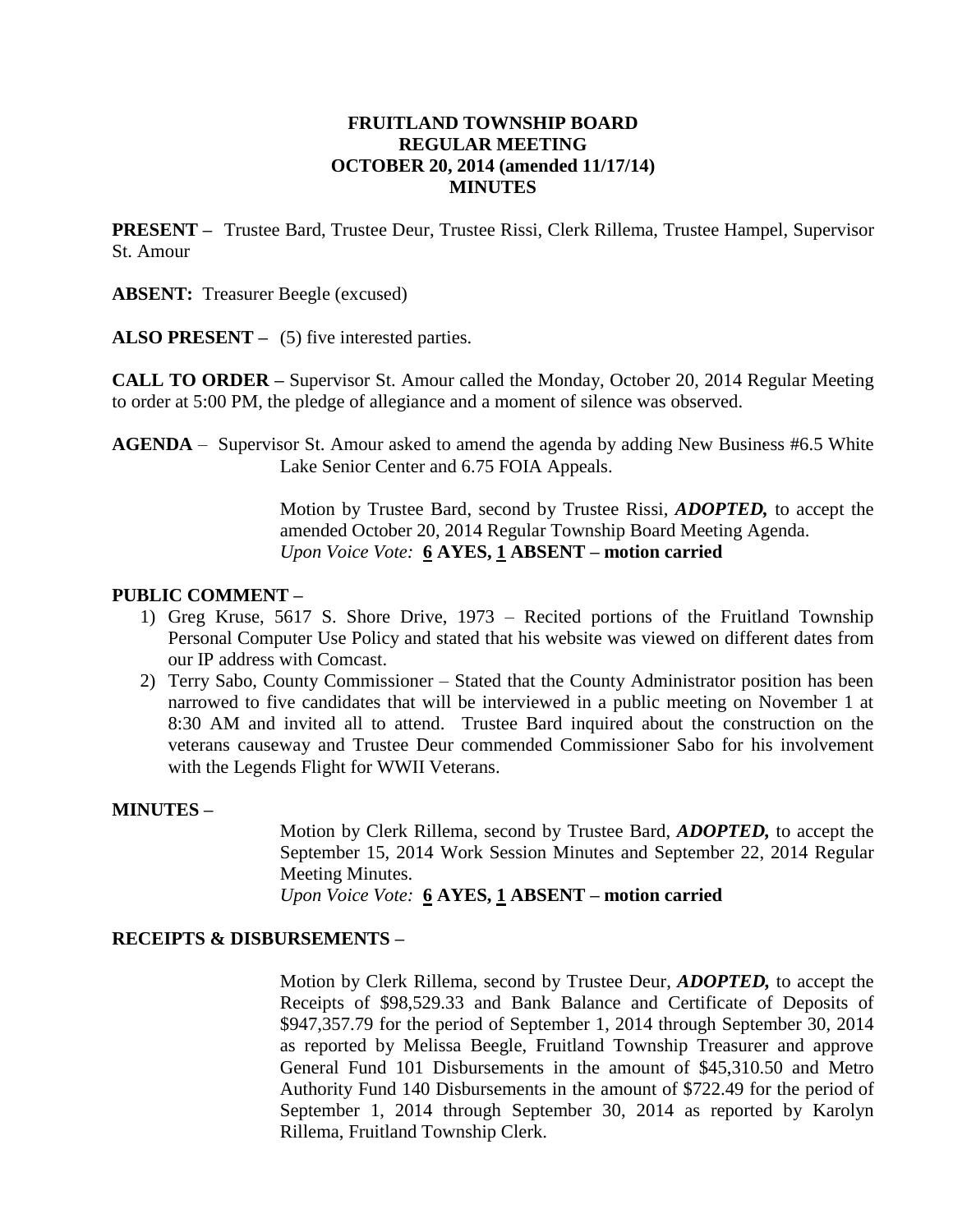## FRUITLAND TOWNSHIP OCTOBER 20, 2014 REGULAR MEETING MINUTES

## *Upon Voice Vote:* **6 AYES, 1 ABSENT – motion carried**

**ANNOUNCEMENTS/COMMUNICATIONS –** Supervisor St. Amour stated that if the Coal Tar Resolution is adopted, a potential combined municipality press release could be put in the White Lake Beacon. He received the September PINS Stats report if anyone would like to review. The political forum will be held this Thursday at 6 PM at the township hall. Supervisor St. Amour will contact Supervisor Hall of Dalton to get the information on Fred Meijer Berry Junction Rail Trail Maintenance Funding as he was unable to attend the meeting in Walker, Michigan. The link for the Duck Creek Watershed can be added. He will contact a member of the organization to get the URL/address for the link. The Muskegon County Road Commission 2014-15 adopted budget was received and will be placed on file in the Clerk's office. The MCRC annual Roadkill banquet is scheduled for Thursday, October 30, 2014. If you are able to attend, please contact the Clerk by Friday, October 24 with your RSVP. Unfortunately, the Roadkill Banquet is on the same night as the Celebration for the White Lake Delisting, which will be held at the Book Nook that evening. An invite from the White Lake Area Chamber of Commerce Annual Dinner scheduled for November 3, 2014 was received. If you are interested in attending, please contact the clerk for information.

## **COMMITTEE/BOARD UPDATES –**

- White Lake Ambulance Authority Supervisor St. Amour reported that information will be requested from the authority via FOIA for invoice backup and other financial information necessary to determine the stability of the authority.
- Planning Commission Trustee Deur stated that the site plan for the Michillinda Beach Lodge was approved at the last planning commission meeting. A sub-committee has been meeting regarding non-conforming properties in the township. The commission decided to take no action on changing language on political sign take down period as our ordinance is more stringent that what was proposed by the County Clerk.

### **OLD BUSINESS –**

- 1. Buzz's Lakeside Inn Supervisor St. Amour reported that parking signage will be reviewed with the Muskegon County Road Commission to educate residents on the parking ordinance at Scenic Drive Road End.
- 2. Coal Tar Sealcoating Update –

#### **FRUITLAND TOWNSHIP RESOLUTION 2014-15 COMMITMENT TO ELIMINATE COAL TAR SEAL COAT USE**

| <b>WHEREAS,</b> | scientific studies confirm that coal tar seal coats present a significant health risk to the public, and;                                                                                                                                     |
|-----------------|-----------------------------------------------------------------------------------------------------------------------------------------------------------------------------------------------------------------------------------------------|
| WHEREAS,        | coal tar seal coats contain polycyclic aromatic hydrocarbons (PAHs), many of which are suspected or known carcinogens, and;                                                                                                                   |
| WHEREAS,        | the routine wear and tear of coal tar seal coated pavement produces dust and particles contaminated with PAHs that can be<br>breathed and accidentally ingested by people living by the pavements, increasing cancer risk significantly, and; |
| WHEREAS,        | PAHs from coal tar seal coated pavements have been found to run off into nearby waterways, endangering aquatic life and<br>contaminating sediments, which adds to the expense of pollution cleanup, and;                                      |
| WHEREAS,        | Asphalt based seal coats are safer, readily available and very affordable.                                                                                                                                                                    |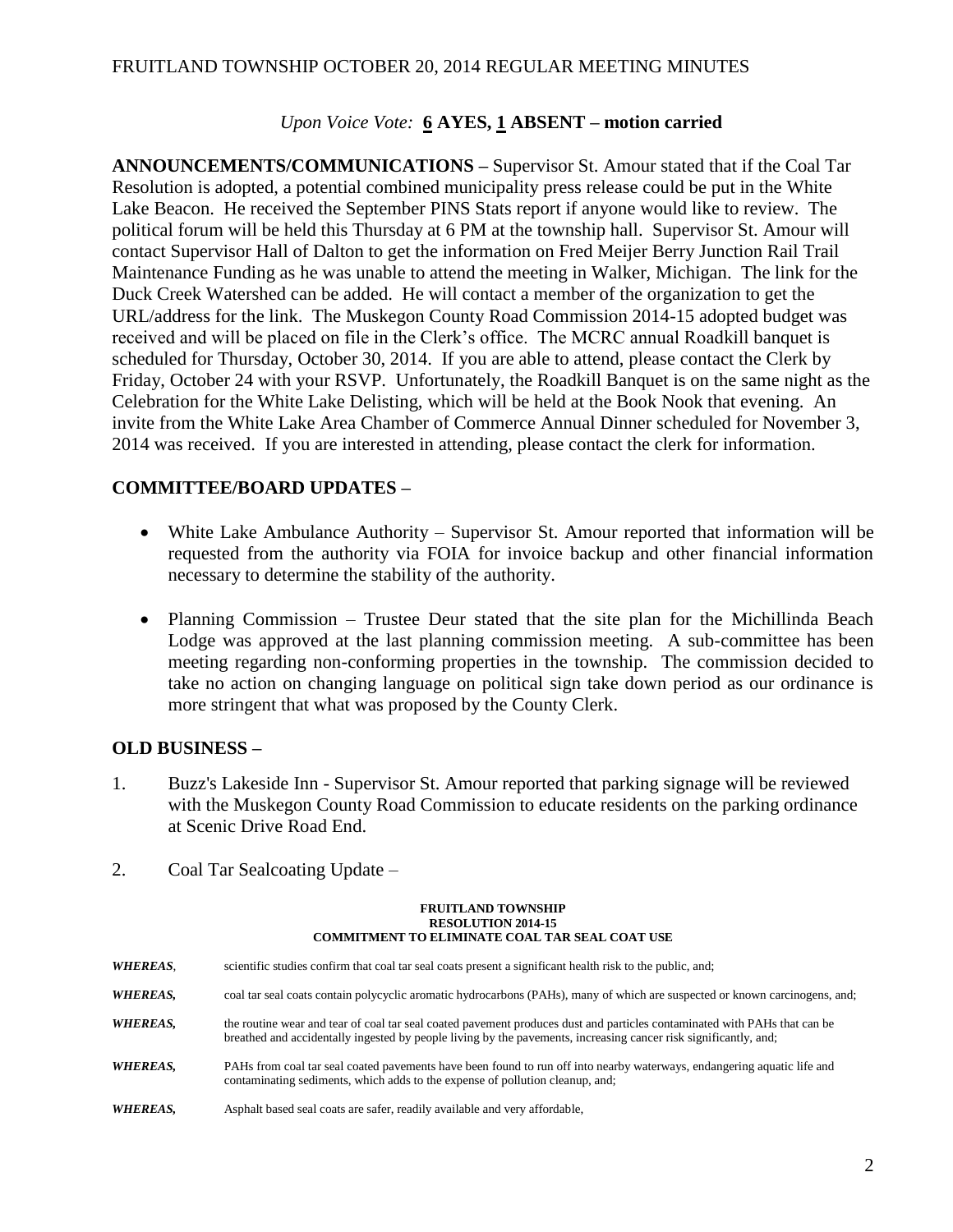## FRUITLAND TOWNSHIP OCTOBER 20, 2014 REGULAR MEETING MINUTES

*NOW, THEREFORE, BE IT RESOLVED*, that the Fruitland Township Board does hereby commit to eliminate the use of coal tar seal coats on township owned properties, to discourage the public from using coal tar seal coats, and to educate residents on the risks of coal tar seal coats.

Motion by Supervisor St. Amour, second by Trustee Bard, *ADOPTED,* Resolution 2014-15 to commit to eliminate coal tar seal coat use on township properties, to discourage the public from using coal tar seal coats, and to educate residents on the risks of coal tar seal coats.

Upon a roll call vote, the members voted as follows: **"AYE"**: Trustee Deur, Trustee Rissi, Clerk Rillema, Trustee Hampel, Supervisor St. Amour **"NAY"**: Trustee Bard **"ABSENT"**: Treasurer Beegle

*BE IT RESOLVED THAT*, Resolution 2014-15, Commitment to Eliminate Coal Tar Seal Coat Use was *ADOPTED* at the October 20, 2014 Regular Meeting of the Township of Fruitland.

Karolyn Rillema Township Clerk

### **NEW BUSINESS -**

1. 2<sup>nd</sup> Quarter 2014-15 Budget Amendments -

Motion by Clerk Rillema, second by Trustee Rissi, *ADOPTED,* to authorize the Clerk to make the  $2<sup>nd</sup>$  quarter 2014-15 Budget Amendments as presented. *Roll Call Vote:* Trustee Hampel **AYE,** Clerk Rillema **AYE,** Trustee Rissi **AYE,** Trustee Deur **AYE,** Trustee Bard **AYE,** Supervisor St. Amour **AYE,** Treasurer Beegle **ABSENT**

2. Five Township 2014-15 Scrap Tire Clean Up –

#### **FRUITLAND TOWNSHIP RESOLUTION 2014-14 5-TOWNSHIP 2014-15 SCRAP TIRE CLEAN-UP GRANT PROPOSAL**

*WHEREAS*, scrap tires have a blighting influence and pose a public health hazard from mosquito-transmitted diseases, and;

WHEREAS, blight negatively affects property values and the aesthetic quality of our recreation areas, and;

- *WHEREAS,* the Michigan Department of Environmental Quality has a Scrap Tire Clean-up Grant Program to address the proper disposal and reuse of scrap tires, and;
- *WHEREAS,* Fruitland Township desires to cooperate with neighboring communities to access resources provided by the state in the most efficient manner;

*NOW, THEREFORE, BE IT RESOLVED*, that the Fruitland Township Board supports a grant submittal to the Michigan Department of Environmental Quality's Scrap Tire Clean-up Grant on behalf of Laketon, Muskegon, Dalton, Blue Lake and Fruitland Townships, and;

*BE IT FURTHER RESOLVED,* that it is understood that Laketon Township commits to apply for the grant on behalf of Laketon, Dalton, Muskegon, Blue Lake and Fruitland Townships and administer the grant for all five communities.

Motion by Clerk Rillema, second by Supervisor St. Amour, *ADOPTED,* Resolution 2014-14 to apply for the 5-Township 2014-15 Scrap Tire Clean-Up Grant.

Upon a roll call vote, the members voted as follows: **"AYE"**: Trustee Deur, Trustee Rissi, Clerk Rillema, Trustee Hampel, Supervisor St. Amour, **Trustee Bard "NAY"**: Trustee Bard **"ABSENT"**: Treasurer Beegle

*BE IT RESOLVED THAT*, Resolution 2014-14, 5-Township 2014-14 Scrap Tire Clean-up Grant Program was *ADOPTED* at the October 20, 2014 Regular Meeting of the Township of Fruitland.

Karolyn Rillema Township Clerk

3. Ecology Winter Hours –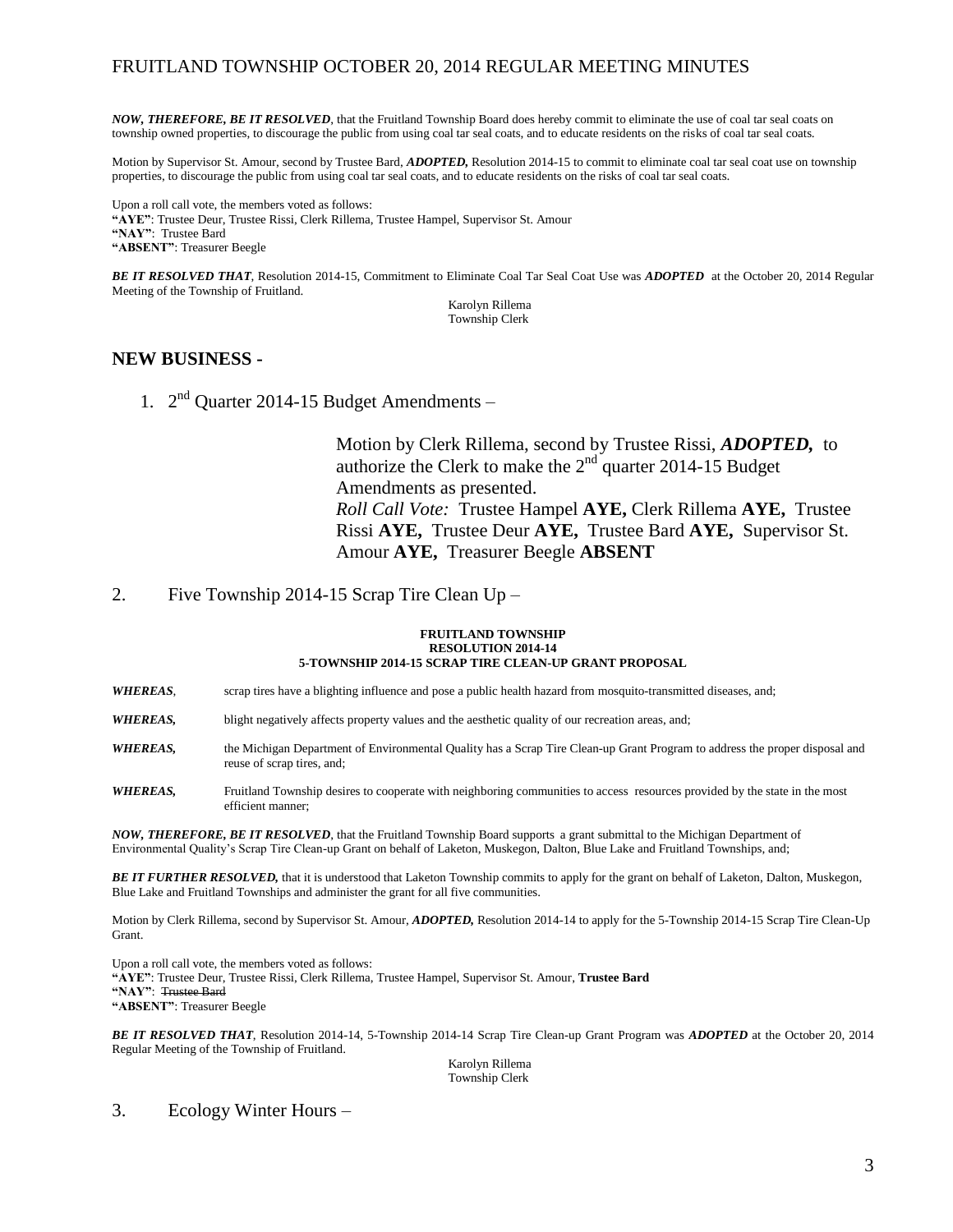## FRUITLAND TOWNSHIP OCTOBER 20, 2014 REGULAR MEETING MINUTES

Motion by Supervisor St. Amour, second by Trustee Rissi, *ADOPTED,*  to authorize the Supervisor to close the Ecology Station on Wednesdays for the months of December 2014, January 2015 and February 2015. *Upon Voice Vote:* **6 AYES, 1 ABSENT – motion carried**

- 4. Northern Long-Eared Bat Eagle Project Supervisor St. Amour stated that he has left a message with his contact at the DNR regarding the request of planting some trees along the Berry Junction Rail Trail and is awaiting response for Mr. Bouman's Eagle Scout Project request.
- 5. Letter of Support to Muskegon Conservation District –

Motion by Supervisor St. Amour, second by Trustee Rissi, *ADOPTED,*  to authorize the Supervisor to send a letter of support to the Muskegon Conservation District for up to in-kind services of \$1,500.00. *Upon Voice Vote*: 6 AYES, 1 ABSENT – motion carried

6. District Court Collection of Unpaid Fines –

Motion by Supervisor St. Amour, second by Trustee Bard, *ADOPTED,*  to authorize the Supervisor to send a letter to the  $60<sup>th</sup>$  District Court designating them to garnish individuals with outstanding balances arising from convictions for violations of the Fruitland Township civil and criminal ordinances. *Upon Voice Vote:* **6 AYES, 1 ABSENT – motion carried**

6.5 White Lake Senior Center –

Motion by Clerk Rillema, second by Trustee Deur, *ADOPTED,* to authorize the Clerk to make payment to the White Lake Senior Center in the amount of \$1,000.00. *Roll Call Vote:* Trustee Bard **AYE,** Trustee Deur **AYE,** Trustee Rissi **AYE,** Clerk Rillema **AYE,** Trustee Hampel **AYE,** Supervisor St. Amour **AYE,** Treasurer Beegle **ABSENT**

## 6.75 FOIA Appeals –

Motion by Clerk Rillema, second by Trustee Bard, *ADOPTED,* to deny the appeals of Mr. Kruse dated October 20, 2014 for both Zoning Administrator letters dated September 9, 2013 and November 6, 2013 and affirm the FOIA Coordinator's response documents dated October 100, 2014 as no hard signed copies of those record requests exist on file.

*Upon Voice Vote:* **6 AYES, 1 ABSENT – motion carried**

7. Board Comments – Clerk Rillema stated that if anyone was in need of an absentee ballot to complete an application for the upcoming State General Election on November 4, 2014. She